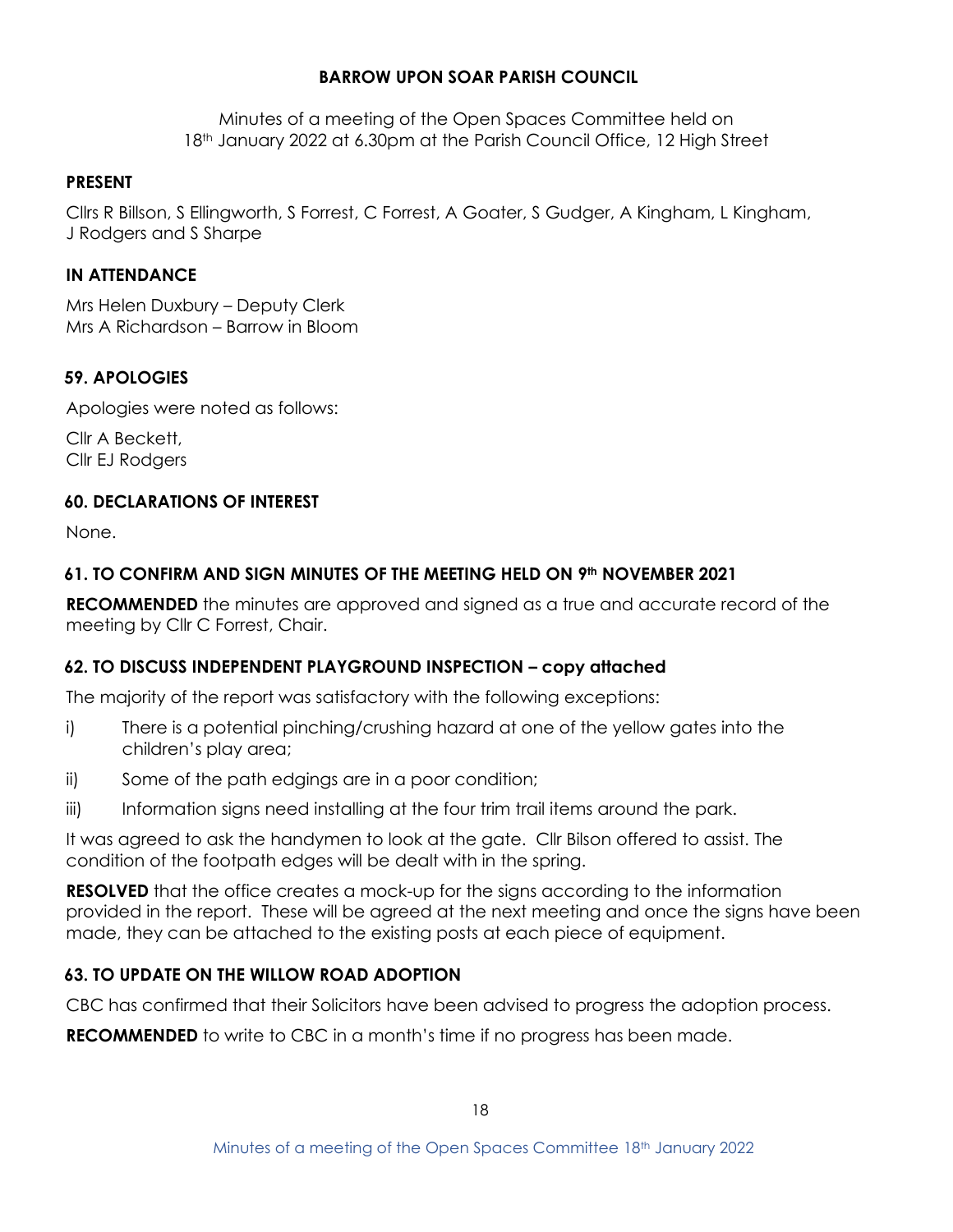# i) To discuss storage facilities once adopted

After discussion it was **RECOMMENDED** to ask the office to investigate different storage facilities and possible locations and to investigate grounds maintenance companies to carry out the work until new tenders are sourced.

**RECOMMENDED** for the office to investigate appointing a larger workforce to maintain the new land on Willow Road. Cllr S Sharpe voted against.

# **64. TO DISCUSS CLIMATE CHANGE – Cllr J Rodgers**

The list of possible actions that could be taken is endless, but it was agreed that the most achievable action was the planting of trees to create a woodland. Cllr J Rodgers offered to contact voluntary bodies for advice on planting a native woodland and to report to the next meeting.

Annette Richardson advised that she already has a meeting arranged to progress the installation of bat and bird boxes.

# **65.PLAYING FIELDS**

# **a. KGV**

# **i. To consider any general issues raised/notified**

A Councillor showed the meeting a photo and expressed concern about the puddle of water that is constantly at the base of the CCTV pole. The office will inform CBC.

#### **b. MILL LANE**

# **i. To update on Mill Lane Refurbishment**

The refurbishment should be finished this week. An external inspection of the playground will be made before it can be handed over to the Parish Council. A provisional date of 26<sup>th</sup> January has been set for a meeting with the contractors.

# **ii. To discuss opening event once the refurbishment is complete**

As the park will be opened as soon as it is complete, Cllr C Forrest would like to hold a celebration event in the spring with entertainment, drinks etc rather than an opening event.

It was agreed that Cllrs Forrest and Gudger will bring some ideas to the next meeting for an event to be held in the Easter holidays.

# **iii. To consider any general issues raised/notified**

A resident had written requesting the use of part of Mill Lane playground to host a small tea party to celebrate the Queen's Platinum Jubilee. All Councillors agreed this was a lovely idea.

#### **66. MILLENNIUM PARK/PICNIC AREA**

#### **i. To report on noticeboard and installation**

The noticeboard will be installed on Friday. It was agreed that Cllr J Rodgers would go with the Clerk to meet the contractor to agree the exact location. The Clerk will confirm the exact time of the meeting.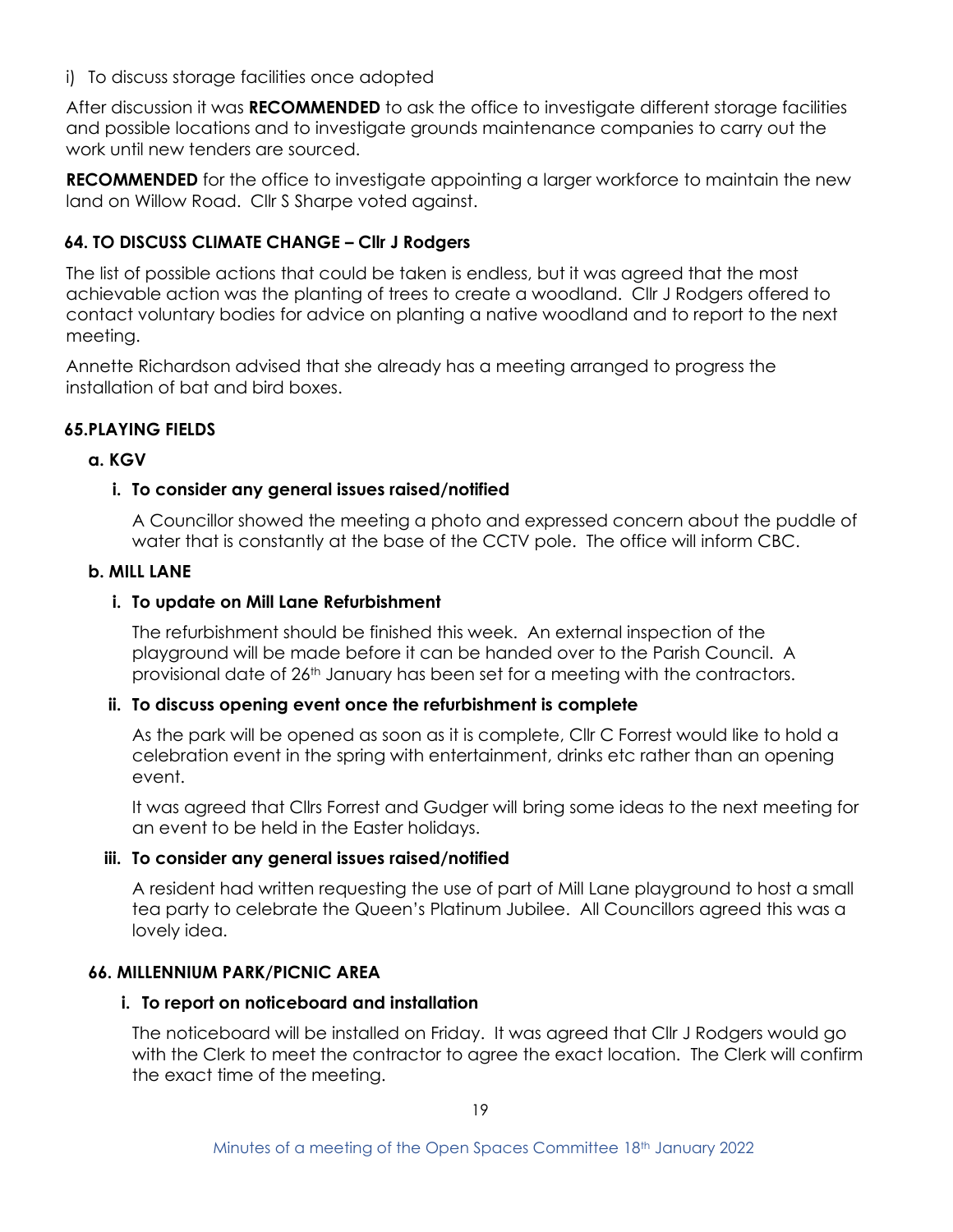# **ii. To discuss advice/quotations received regarding refurbishment plan of footpaths**

Two contractors have been met to provide advice and to submit a quotation. The contractors agreed to provide quotations with kerbs and without kerbs and for doing the work in sections and as a whole.

Cllrs S Sharpe and J Rodgers have contacts from whom they will seek advice and report back at the next meeting.

#### **iii. To consider inspection reports to date – copy attached**

 Cllr J Rodgers expressed concern about the state of the trees and the amount of debris left on the ground after the flailing. A gentleman had had trouble getting his mobility scooter through the entrance on Melton Road. Cllr Billson offered to clear the entrance to allow easier access.

 When Cllr J Rodgers carried out her inspection there was a lot of wood stacked on the wild-flower area which needs removing. Cllr C Forrest will check if the wood is still there when she carries out her inspection next week.

#### **iv. To consider any general issues raised/notified**

 Annette Richardson confirmed that the dropped kerb on Fishpool Way has been completed and is much appreciated.

#### **67. GROUNDS MAINTENANCE**

i. Consider any general issues raised/notified

None.

#### **68. OTHER GROUNDS**

#### **i. War Memorial**

A company has confirmed they could replace the bollards but have asked for confirmation from LCC as to any Highway permits they may need to carry out the work. A response is still awaited from LCC.

#### **ii. Jerusalem Island**

Annette Richardson has requested a quotation for the tap but a cupboard with enough space for the watering can would need to be in place before the work can be done. Cllrs R Billson and J Rodgers agreed to investigate alternative storage containers.

#### **iii. The Roundhouse**

None.

#### **iv. Entrances to the village**

Now is the time to start investigating alternative Christmas trees for Jerusalem Island. Cllr S Forrest agreed to source prices for rental and artificial trees for discussion at the next meeting.

Annette Richardson advised that she had been contacted by Sarah Ritchie at CBC who will be sending an email regarding the work that needs doing at the amenity area on Bridge Street and that a report of the state of the benches on Piets Close is still